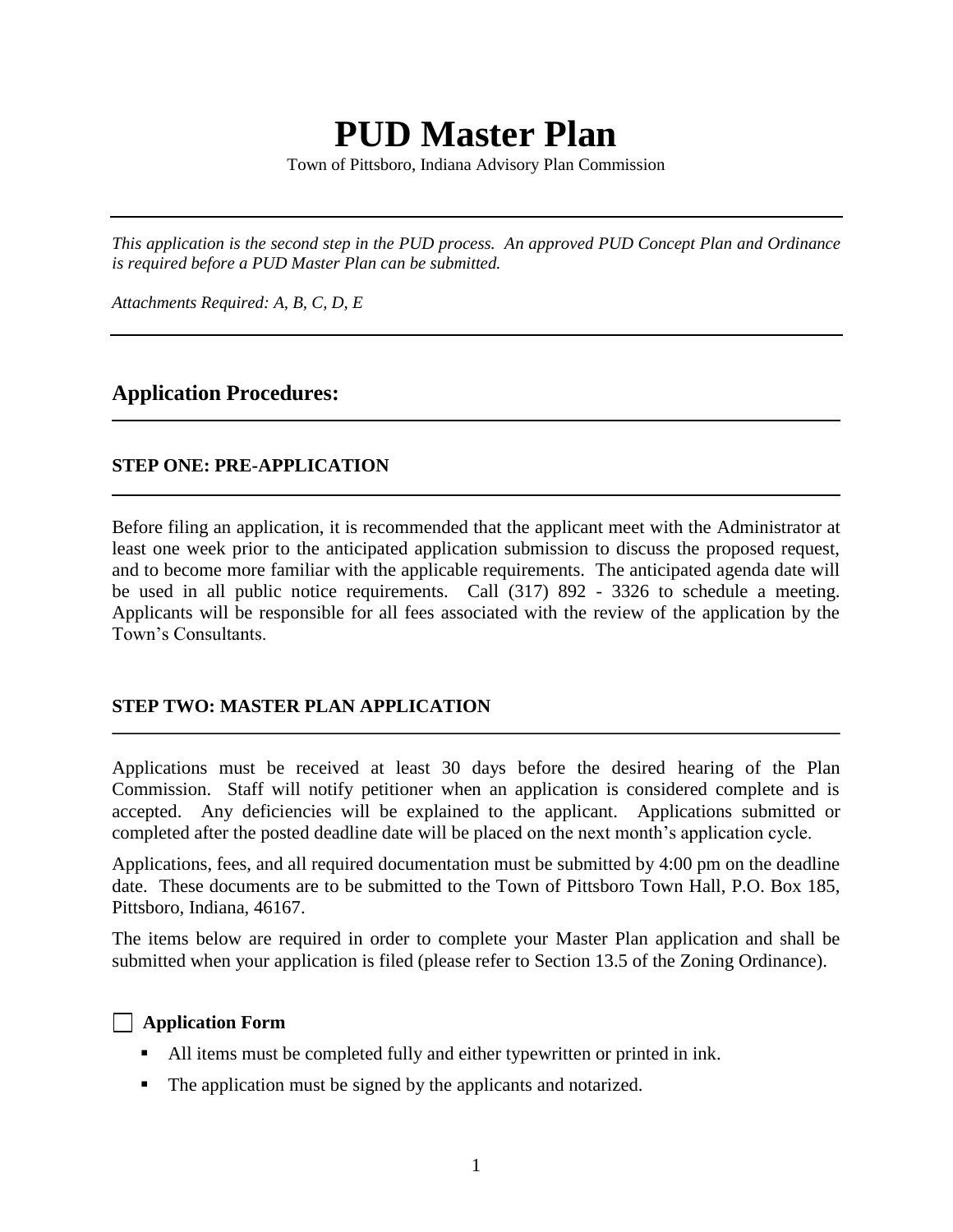#### **Application Fee**

- **Please refer to Attachment B for the fee schedule.**
- Checks are to be made payable to the Town of Pittsboro and submitted to the Clerk-Treasurer.

**Attachment A: Affidavit of Ownership** (submit only if the applicant is not the property owner).

**Attachment B: Application Fees**

**Attachment C: Review Fees**

**Attachment D: Newspaper Notice**

**Attachment E: Neighbor Notice**

**Written Commitments** (if required by the Town)

**Memorandum of Understanding** (if required by the Town)

**Memorandum of Understanding/Commitments** (if required by the Town)

- Adopted by reference, attached as an exhibit to the submittal
- **Aerial Location Map**
	- Aerial maps can be obtained from the Hendricks County Surveyor's Office, 355 South Washington Street, Danville, Indiana, 46122. (317) 745-9237 or an internet mapping source.
	- Draw property lines of the site plan on the map.
- **Legal Description**

#### **Finalized Copy of the Covenants**

#### **Electronic Files**

 The above documentation should be submitted in hard copy as well as electronically (as both PDF and DWG) for the Town's files. If electronic copies are not possible, Town Staff can scan paper copies.

#### **Approved Concept Plan**

■ Attach 16 copies of the Approved PUD Concept Plan and PUD Ordinance.

#### **Approved PUD Designation Ordinance**

 Adopted by reference, attached as an exhibit to the submittal and statement that the master plan is in compliance with the adopted PUD Zoning Designation.

#### **Maintenance Statement**

 A statement placed on the plat indicating that the operation and maintenance of designated common areas, common facilities, common buildings and open spaces shall be under the control of a homeowners association in accordance with the laws of the Town of Pittsboro governing such association as provided for in the Application and Approval Process in the Subdivision Control Ordinance.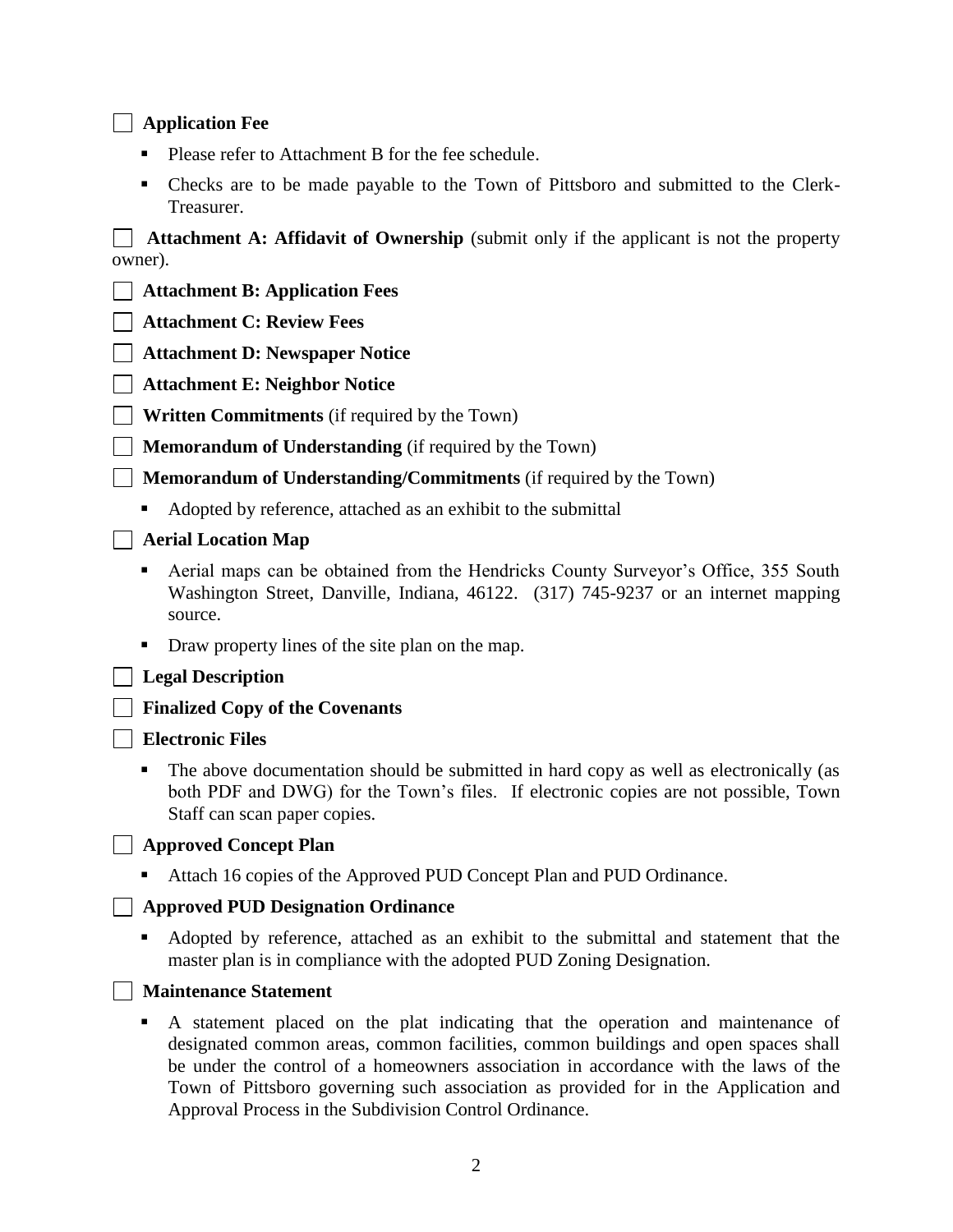#### **Final Landscape Plan**

Show specific location of all plant material, specifying size and species.

#### **Final Lighting Plan**

 Plan describing site lighting including the type of lighting and minimum and maximum light values.

#### **Master Site Plan**

- The Master Plan shall include all of the required information from the Concept Plan, as described in Section 13.5.A of the Town of Pittsboro Zoning Ordinance.
- Master site plan for each section to be approved and to be recorded as final/secondary plat.
- Each application must include sixteen (16) copies of all full sized documents and drawings.
- All graphic and plan drawings should have a scale of not less than one inch equals one hundred feet  $(1" = 100')$  shall be used.
- In no event, shall individual sheets or drawings exceed twenty-four (24) inches by thirtysix (36) inches. Six (6) sets of 24"x36" and ten (10) sets of reduced, scaled copies sized at eleven (11) inches by seventeen (17) inches shall be submitted. All sets of drawings submitted must be folded. The submission may be composed of one (1) or more sheets.
- Date of preparation of original drawing and the date of any revisions.
- For the entire list of items to be displayed on the Secondary Subdivision Plat reference Chapter 3, Section 6, item 4 of the Subdivision Control Ordinance.
- Electronic Files. The above documentation should be submitted in hard copy as well as electronically (as both PDF and DWG) for the Town's files.

#### **Construction Plans**

 Construction Activities plan indicating how construction activity will be controlled by addressing contractor ingress/egress, construction parking, maintenance of traffic plan, and street cleaning.

#### **STEP THREE: TECHNICAL REVIEW COMMITTEE**

The Technical Review Committee (TRC) has the review authority; if necessary, for the technical aspects of the application submittal. The TRC or plan commission staff will meet to discuss your proposal in the Plan Commission Office approximately three (3) weeks before the desired hearing date. Plan Commission Staff will contact you with an appointment time. The TRC generally includes Plan Commission Staff; Engineer; Public Utility; Town Manager; Street Department, applicable School Superintendent; and applicable Safety Services. You or a designated representative with technical information regarding your submittal should attend. In some instances, additional information may be required by the TRC in order to make a technical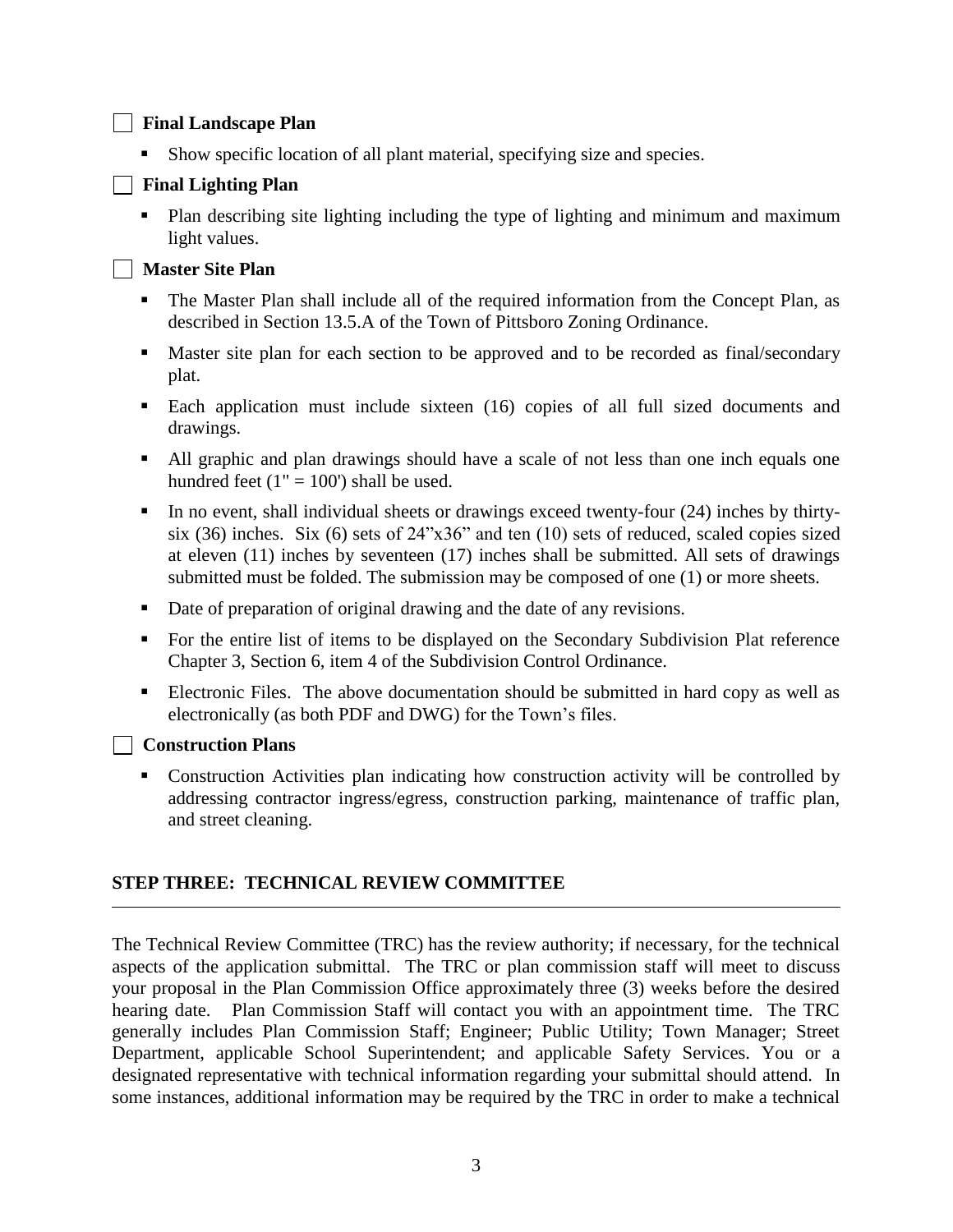review of your application. This information must be submitted by the last day to submit information for the Staff Report, which is approximately two (2) weeks after the meeting of the TRC.

#### **STEP FOUR: STAFF REPORT AND AGENDA**

After a thorough examination of information in the public record and findings from additional research, staff shall release the Staff Report and Agenda providing analysis of each agenda item. Such report shall be released along with the agenda seven (7) days prior to the hearing according. All additional documents to be studied and considered by staff for use in the Staff Report should be submitted no less than ten (10) days prior to the hearing. Any interested party may provide support documentation to be delivered to the Plan Commission members along with the Staff Report. To do so, the party must provide ten (10) copies of each document, which should be submitted no less than ten (10) days prior to the hearing.

#### **STEP FIVE: PUBLIC NOTICE PROCEDURES:**

Proof of newspaper advertisement and surrounding property owner notification must be provided seven (7) days before the hearing date. Failure to provide proof of notice by this deadline may result in rescheduling of the hearing date.

**Newspaper Advertisement (Attachment D)**

**Surrounding Property Owner Notification (Attachment E)**

#### **STEP SIX: PLAN COMMISSION HEARING**

The Plan Commission shall follow their adopted Rules of Procedure for the hearing, a copy of which is available at the Town Hall. Public hearings of the Plan Commission are generally held the fourth Tuesday of each month at 7:00 p.m. at the Pittsboro Town Hall. Always check with the Town Hall or Town Staff to verify the exact meeting date, place, and time should a conflict occur.

When your request comes up on the agenda, you will be asked to present your request to the Commission. You may employ a representative for this purpose or do it yourself. You may use any maps or graphics that will assist in the presentation. If the Commission members need additional information, they will ask questions regarding your request. Following any questions, the Commission will take action on your application. They may approve, approve with conditions, or deny the application.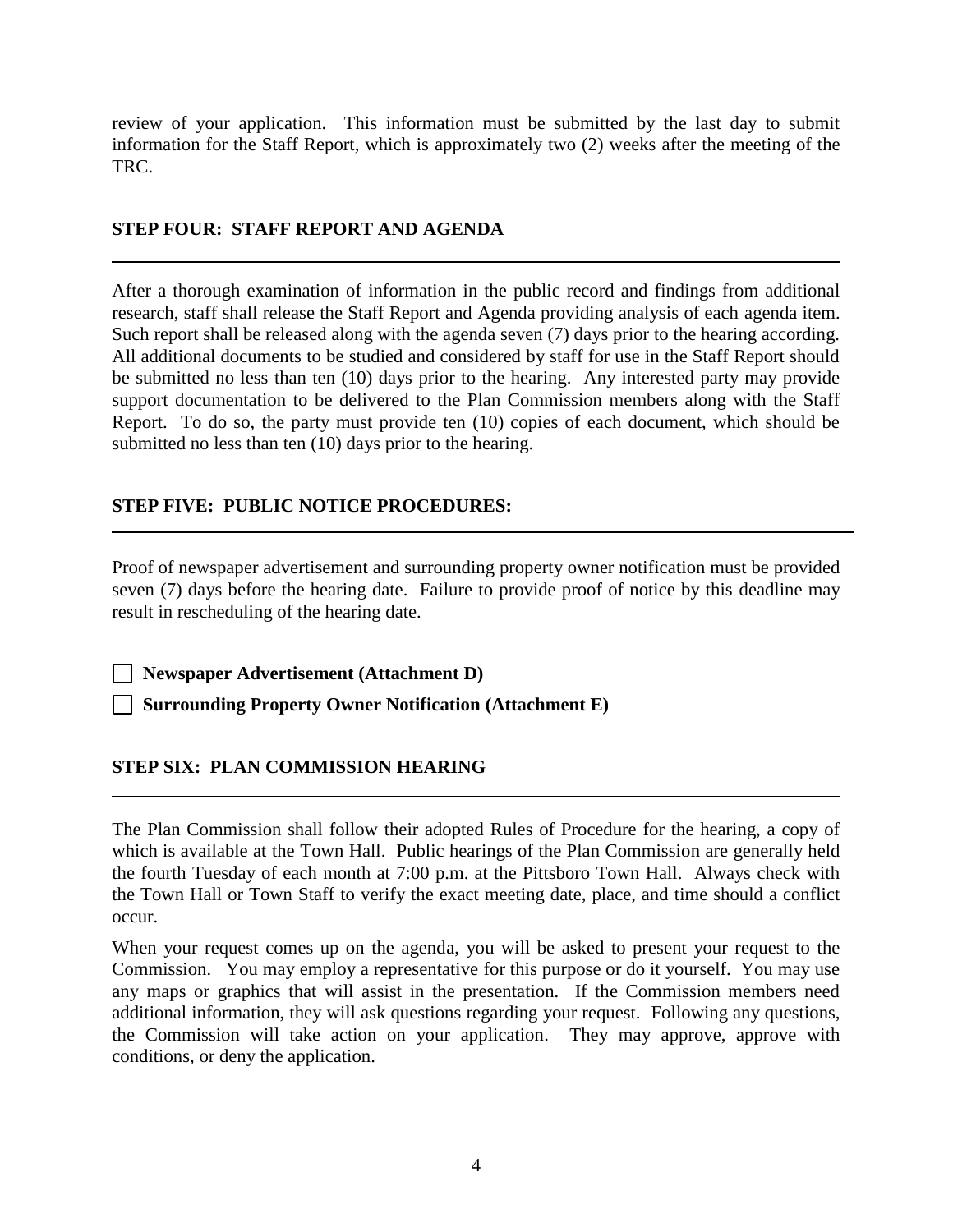#### *The approved Master Plan must be recorded with Hendricks County at the applicant's expense.*

Copies of the Master Plan must be submitted to:

- **Hendricks County Auditor and Recorder**
- Any corporate utility company that may be affected
- **Subdivider or applicant**
- File of Plan Commission
- **Hendricks County Surveyor, if applicable**
- **Town Engineer**
- Town Administrator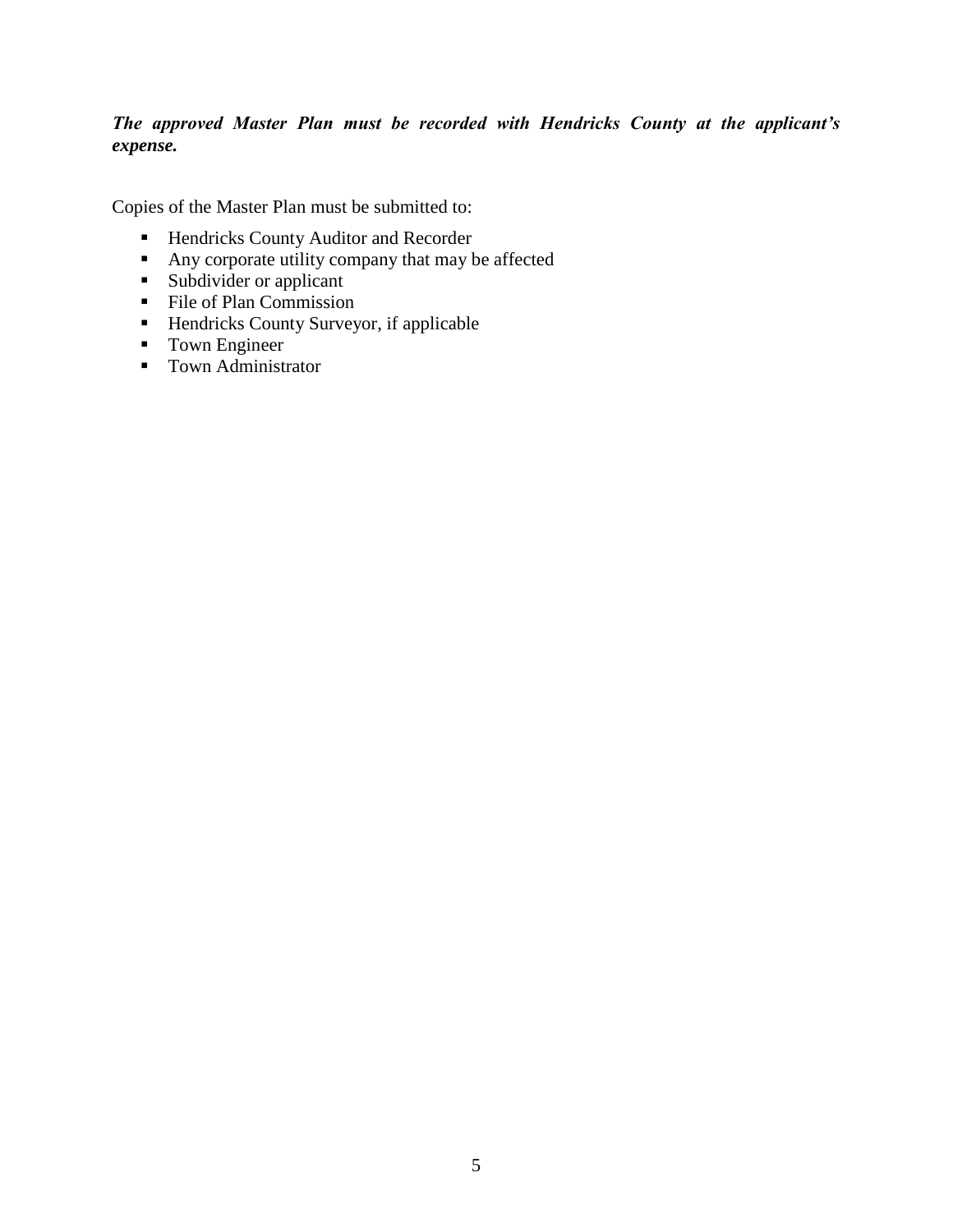## **PLANNED UNIT DEVELOPMENT (PUD) MASTER PLAN APPLICATION**

#### **1. Applicant(s)**

| Check One: | $\Box$ Owner | $\Box$ Agent<br>$\Box$ Lessee | Contract Purchaser |        | $\Box$ Other: |
|------------|--------------|-------------------------------|--------------------|--------|---------------|
| Name:      |              |                               |                    |        |               |
| Address:   |              |                               |                    |        |               |
| Phone:     |              | Fax:                          |                    | Email: |               |

#### **2. Property Owner(s)**

If Applicant is not the Owner, attach completed **Attachment A: Affidavit of Ownership**

| Check if owner and applicant are same party. |      |        |  |  |
|----------------------------------------------|------|--------|--|--|
| Name:                                        |      |        |  |  |
| Address:                                     |      |        |  |  |
| Phone:                                       | Fax: | Email: |  |  |

#### **3. Applicant's Contact Person, Attorney, and/or Project Engineer/Surveyor (if any)**

Any persons identified within this section are authorized to act on behalf of the petitioner.

| Check One: | $\Box$ Attorney | $\Box$ Agent | $\Box$ Engineer | $\Box$ Surveyor | $\Box$ Other: |
|------------|-----------------|--------------|-----------------|-----------------|---------------|
| Name:      |                 |              |                 |                 |               |
| Address:   |                 |              |                 |                 |               |
| Phone:     |                 | Fax:         |                 | Email:          |               |

| Check One: | $\Box$ Attorney | $\Box$ Agent | $\Box$ Engineer | $\Box$ Surveyor | $\Box$ Other: |
|------------|-----------------|--------------|-----------------|-----------------|---------------|
| Name:      |                 |              |                 |                 |               |
| Address:   |                 |              |                 |                 |               |
| Phone:     |                 | Fax:         |                 | Email:          |               |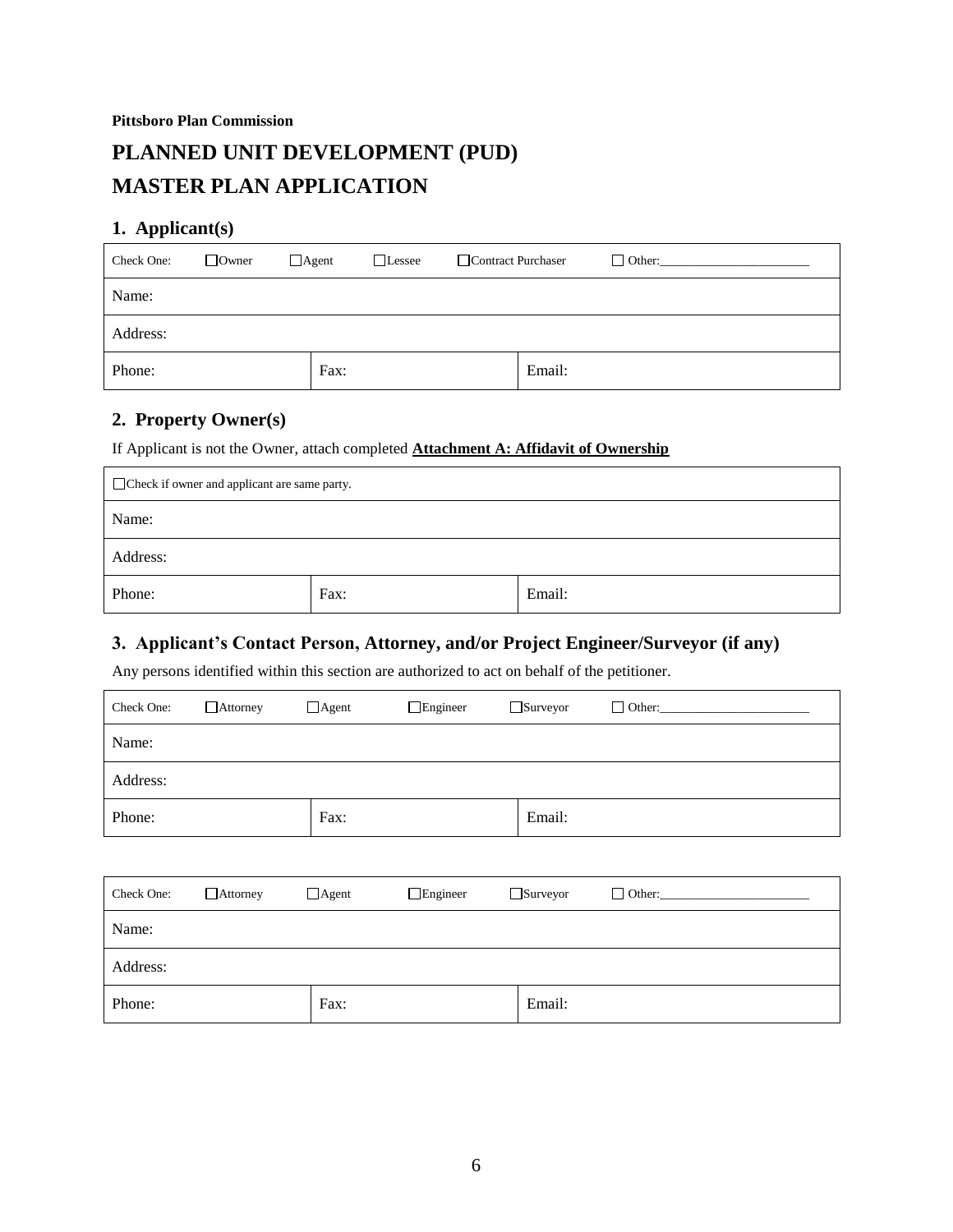#### **4. Site Information**

If only part of a parcel is requested for the Zoning Amendment, then write "PART" after the Tax Parcel Identification Number(s).

| Tax Parcel Identification Number(s):                                                          |
|-----------------------------------------------------------------------------------------------|
| Address: (Number and Street):                                                                 |
| Address: (City, Zip Code, State):                                                             |
| If no address, please provide a general street location from the closest street intersection: |

### **5. Plat Information**

| Current Use<br>$\Box$ Agriculture<br>$\Box$ Residential<br>of Property: | $\Box$ Commercial<br>$\Box$ Industrial<br>$\Box$ Other: |  |  |
|-------------------------------------------------------------------------|---------------------------------------------------------|--|--|
| Zoning District:                                                        | Comprehensive Plan Designation:                         |  |  |
| Proposed number of lots:                                                | Project Area (acres):                                   |  |  |
| Proposed number of entrances/exits:                                     |                                                         |  |  |